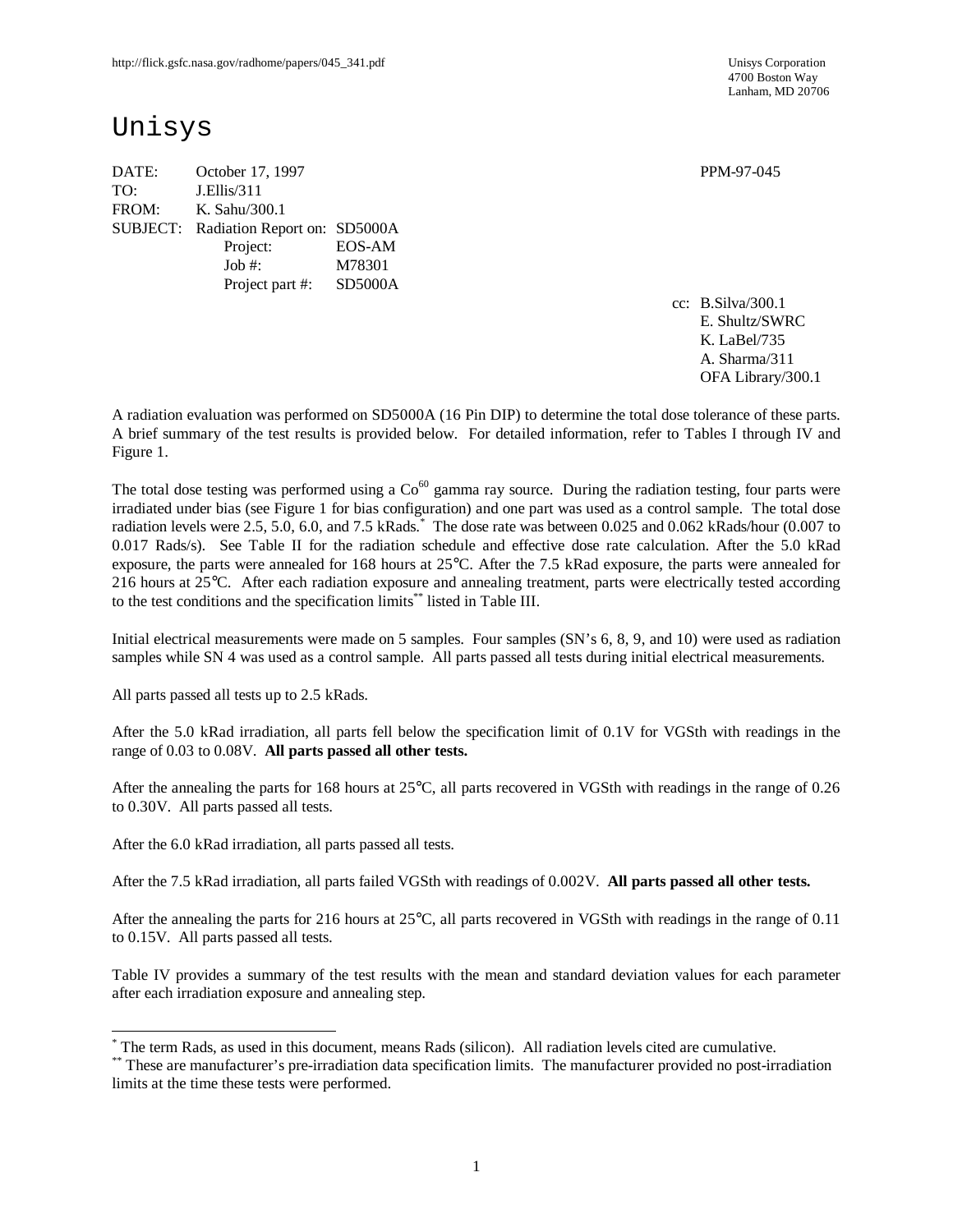Any further details about this evaluation can be obtained upon request. If you have any questions, please call me at (301) 731-8954.

#### \_\_\_\_\_\_\_\_\_\_\_\_\_\_\_\_\_\_\_\_\_\_\_\_\_\_\_\_\_\_\_\_\_\_\_\_\_\_\_\_\_\_\_\_\_\_\_\_\_\_\_\_\_\_\_\_\_\_\_\_\_\_\_\_\_\_\_\_\_\_\_\_\_\_\_\_\_\_\_\_\_\_\_\_\_\_\_\_\_\_\_\_ ADVISORY ON THE USE OF THIS DOCUMENT

The information contained in this document has been developed solely for the purpose of providing general guidance to employees of the Goddard Space Flight Center (GSFC). This document may be distributed outside GSFC only as a courtesy to other government agencies and contractors. Any distribution of this document, or application or use of the information contained herein, is expressly conditional upon, and is subject to, the following understandings and limitations:

(a) The information was developed for general guidance only and is subject to change at any time;

(b) The information was developed under unique GSFC laboratory conditions that may differ substantially from outside conditions;

(c) GSFC does not warrant the accuracy of the information when applied or used under other than unique GSFC laboratory conditions;

(d) The information should not be construed as a representation of product performance by either GSFC or the manufacturer;

(e) Neither the United States government nor any person acting on behalf of the United States government assumes any liability resulting from the application or use of the information.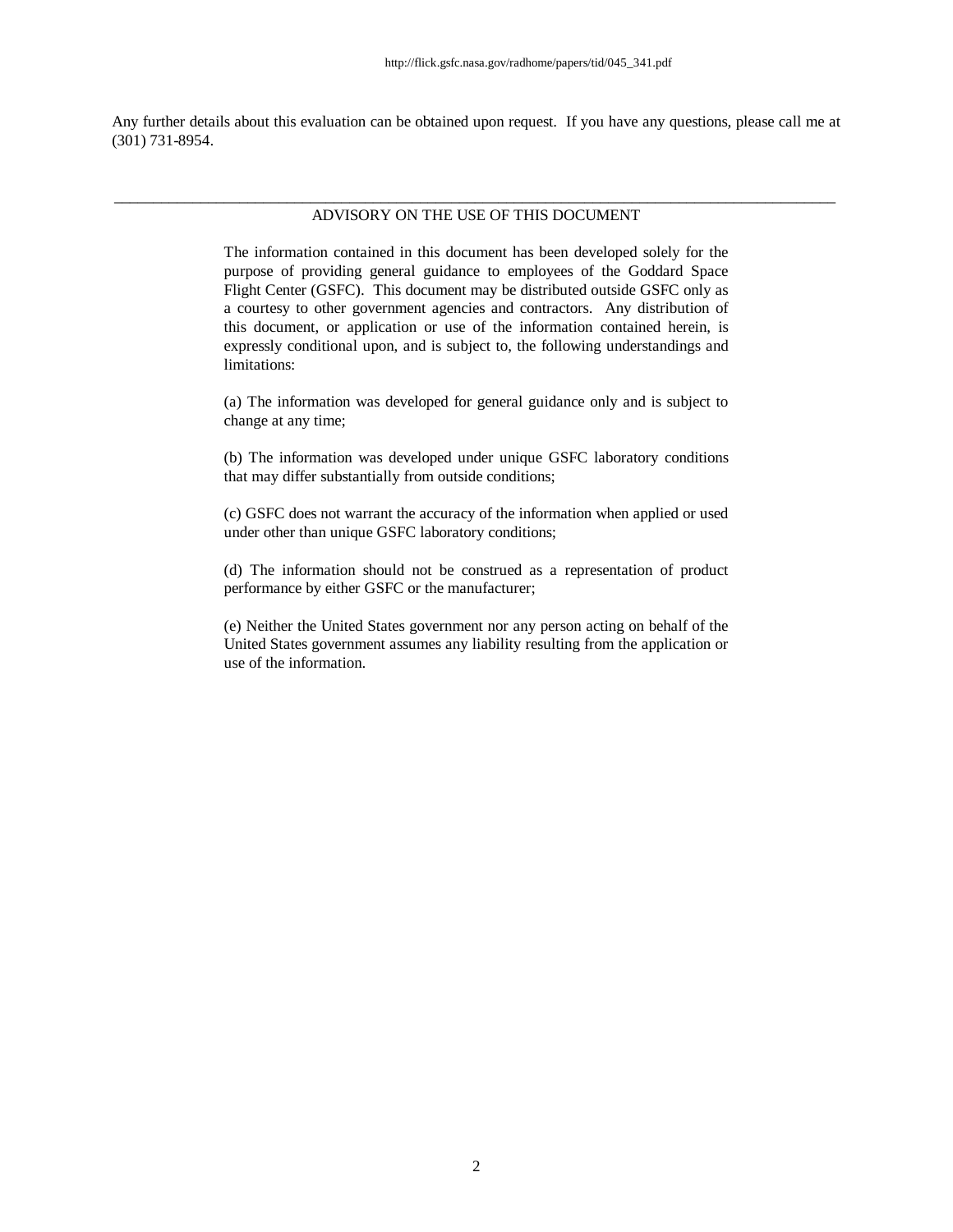Figure 1. Radiation Bias Circuit for SD5000A



Notes:

- 1. Resistors are  $47k\Omega \pm 5\%$ , ¼ W.
- 2.  $V_G = 24.0V \pm 0.5V$  DC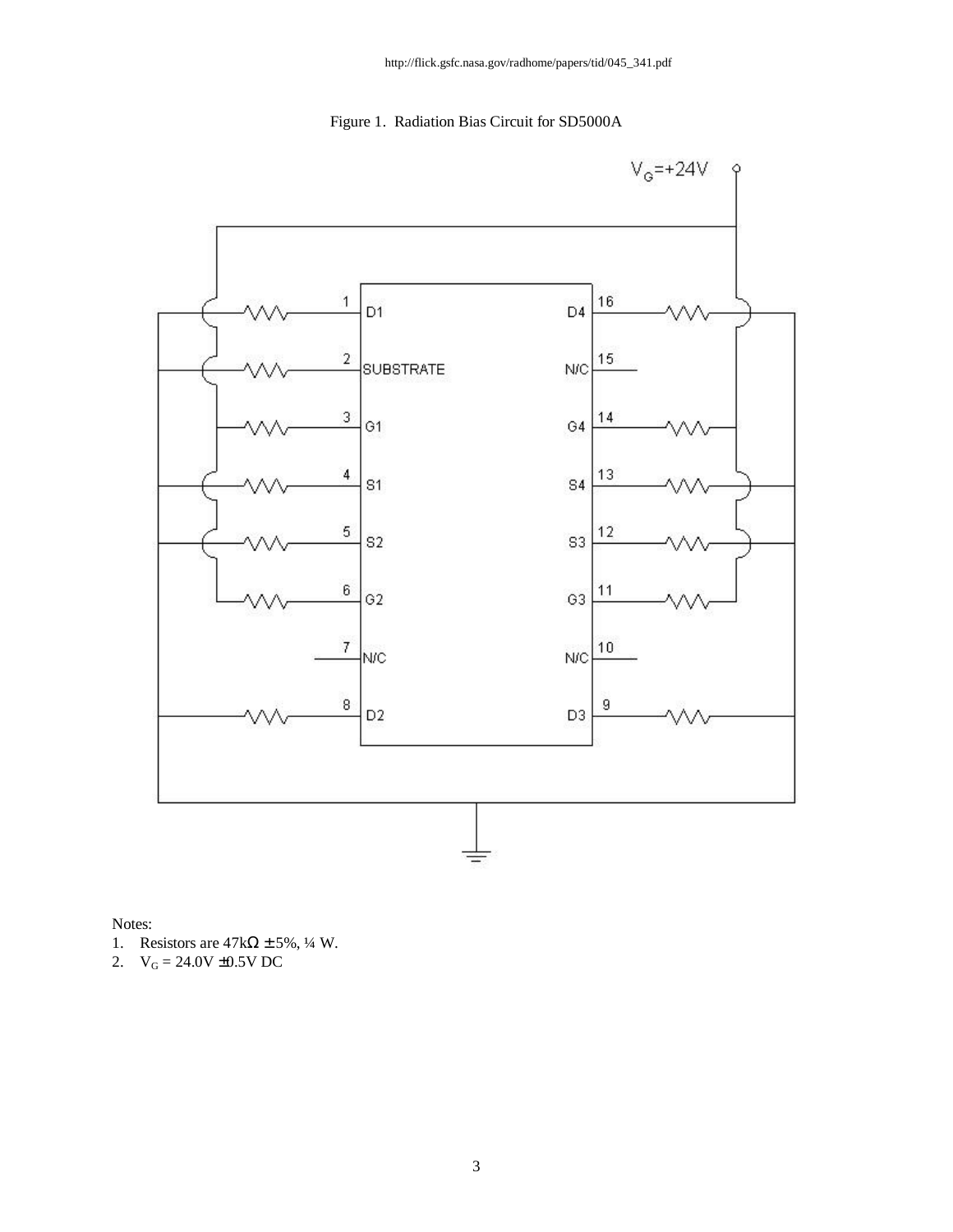| Generic Part Number:                 | <b>SD5000A</b>       |
|--------------------------------------|----------------------|
| <b>EOS-AM Part Number</b>            | <b>SD5000A</b>       |
| Charge Number:                       | M78301               |
| Manufacturer:                        | Cal-Logic            |
| Lot Date Code (LDC):                 | 93-2629W#1           |
| <b>Quantity Tested:</b>              | 5                    |
| Serial Number of Control Sample:     | 4                    |
| Serial Numbers of Radiation Samples: | 6, 8, 9, and 10      |
| <b>Part Function:</b>                | High-Speed DMOS Quad |
| Part Technology:                     | Hybrid               |
| Package Style:                       | 16 Pin DIP           |
| Test Equipment:                      | Testronics           |
| Test Engineer:                       | B. Chong             |

## TABLE I. Part Information

• The manufacturer for this part guaranteed no radiation tolerance/hardness.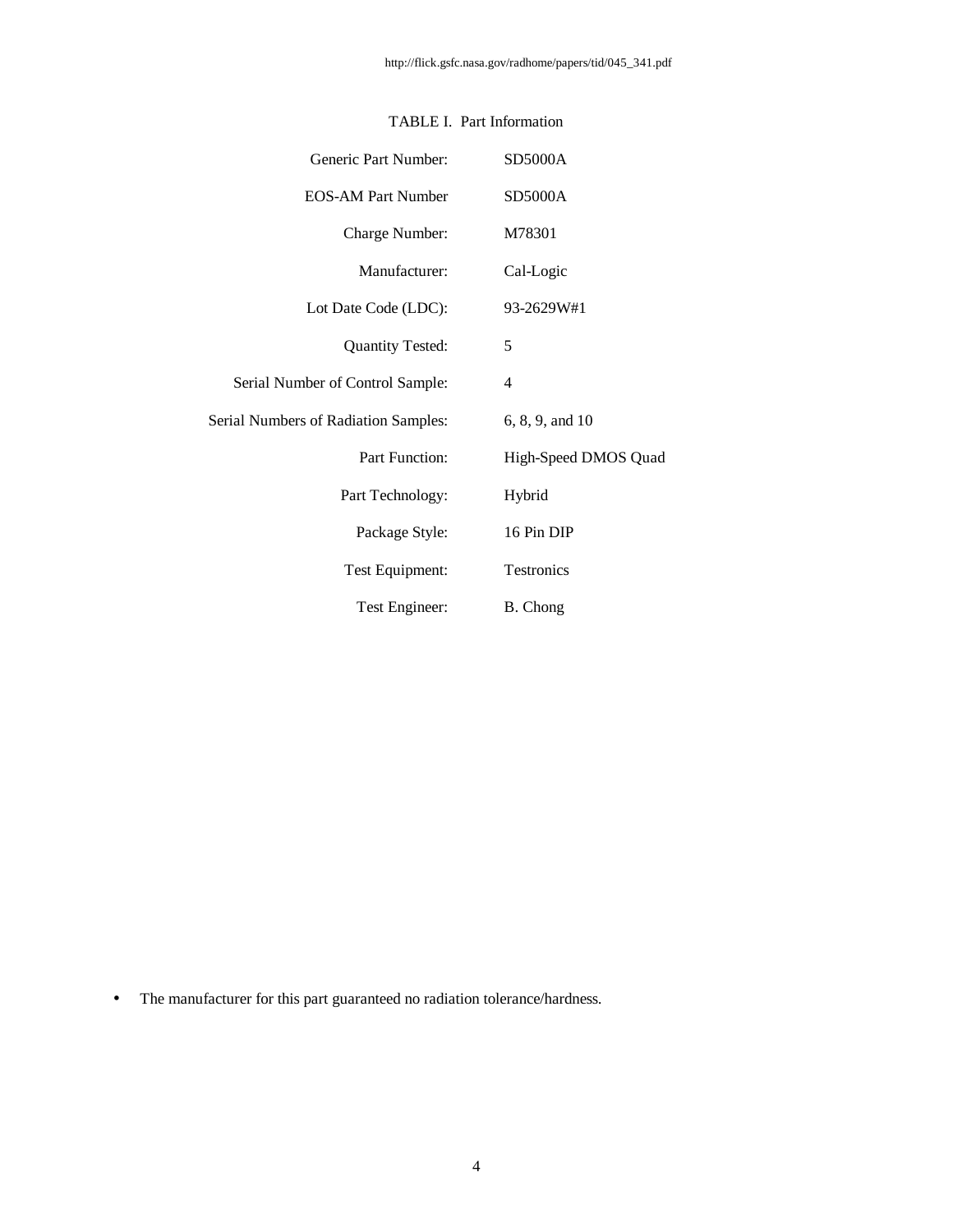| TABLE II. Radiation Schedule for SD5000A |  |
|------------------------------------------|--|
|                                          |  |
|                                          |  |
|                                          |  |
|                                          |  |
|                                          |  |
|                                          |  |
|                                          |  |
|                                          |  |
|                                          |  |
|                                          |  |
|                                          |  |
|                                          |  |
|                                          |  |
|                                          |  |
|                                          |  |

Effective Dose Rate = 7,500 RADS/15 DAYS=20.8 RADS/HOUR=0.006 RADS/SEC The effective dose rate is lower than that of the individual radiation steps as it takes into account the interimannealing step.

The interim annealing following the 5.0 kRad step was added due to degradation in the parts. The addition of an interim annealing step better simulates the space environment's lower dose rate for very sensitive devices. This may allow the parts to show satisfactory performance at higher doses or indicate that the part can not be used beyond the previous dose level.

PARTS WERE IRRADIATED AND ANNEALED UNDER BIAS, SEE FIGURE 1.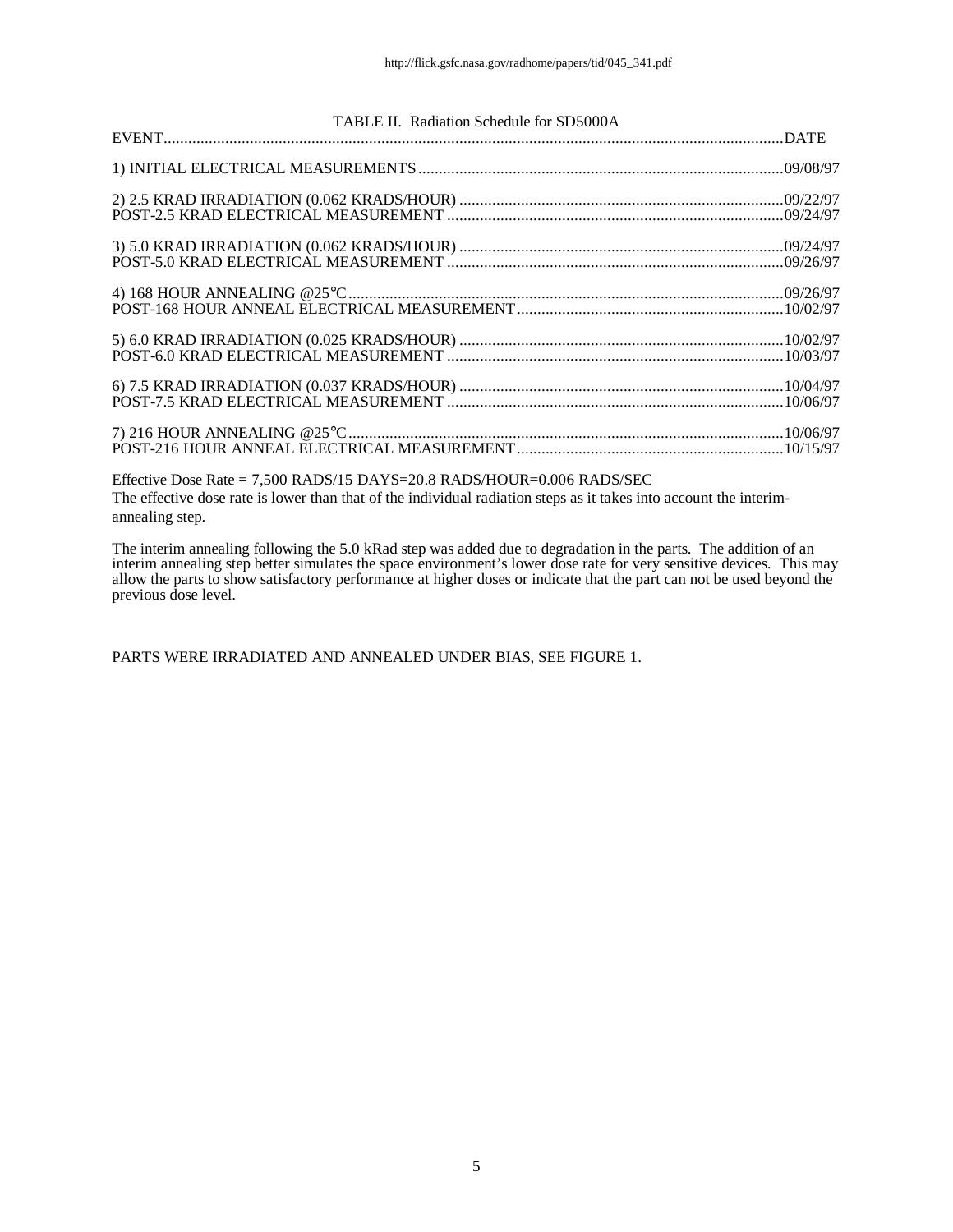| <b>Test</b>        |                  |                                         | Spec.   | Lim. |
|--------------------|------------------|-----------------------------------------|---------|------|
| #                  | <b>Parameter</b> | <b>Units Test Conditions</b>            | min     | max  |
| $1-8A$             | ID off           | $nA$ $V_{GS}$ = 5V, $V_{DS}$ = 20V      |         | 10   |
| 1,5,9,13 B         | <b>VBR</b>       | $V I_R = 1mA$                           | 25      |      |
| 2,6,10,14 B  IR    |                  | $nA$ $V_R = 25V$                        |         | 1000 |
| 3,7,11,15 B        | <b>IR</b>        | $nA V_R = 30V$                          |         | 1000 |
| 4,8,12,16 B RDS on |                  | $WI_D = 1mA, V_{GS} = 5V$               |         | 70   |
| 4,10,16,22 C VGSth |                  | $V V_{DS} = 2.5V, I_D = 1mA$            | 0.1     | 2.0  |
| 7,13,19,25 C dVGS  |                  | $V V_{GS}$ measured at $V_{DS} = 10V$ , | $-0.43$ | 0.43 |
|                    |                  | $I_D = 16mA$ and 20mA                   |         |      |

### Table III. Electrical Characteristics of SD5000A /1

Note:

1/ These are the manufacturer's non-irradiated data sheet specification limits. The manufacturer provided no postirradiation limits at the time the tests were performed.